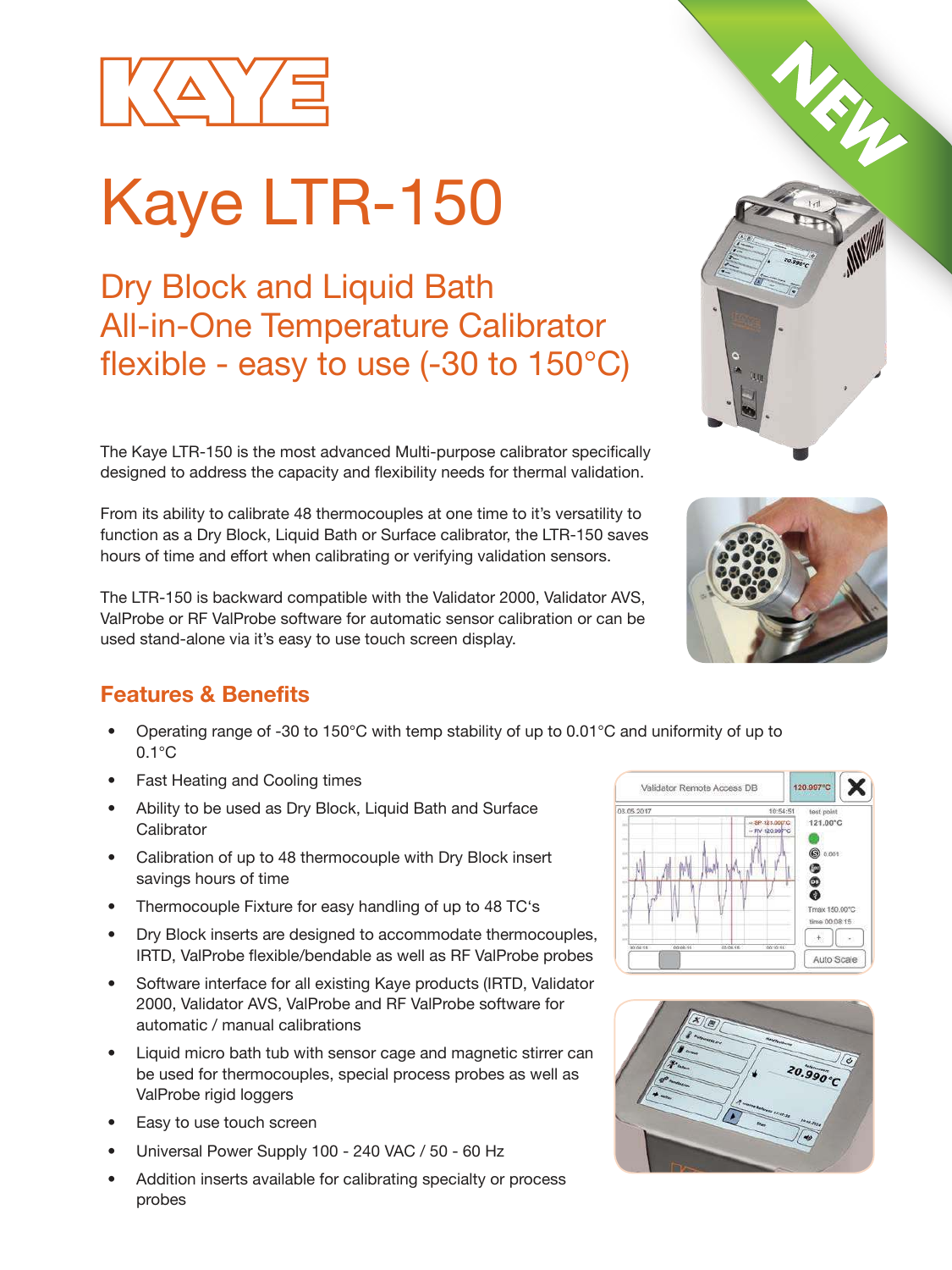### Flexibility and Efficiency with the LTR-150

The Calibrator is extremely flexible and allows within minutes a fast conversion from dry-block calibrator to micro bath or even surface temperature function.

#### Dry-Block Function

The LTR-150 comes standard with a 48 channel insert with 16 wells for thermocouples, as well as 2 for the IRTD and 1 for the External Control Reference Probe.

Each thermocouple well has a sleeve which accommodate 3 thermocouples (similar to current models).

The LTR-150 also has several additional inserts available as options for calibration of specialty process probes.

#### Thermocouple Fixture

To ensure accurate calibration, the LTR-150 comes standard with a Thermocouple Fixture to be used with the dry block, ensuring that all thermocouples are securely held at the full immersion depth.







#### Micro Bath Function

The LTR-150 can also offer an optional insert which allows the unit to be used as a Micro bath. This allows the unit to easily be used for specialty probes or loggers such as ValProbes. The optional Micro Bath Tub kit comes with the Micro Tub, a sensor cage as well as a magnetic stirrer and sensor cover.

Kaye also offers Silicone Oil which covers the complete temperature range of the bath.

#### Surface Temperature Function

Surface temperature sensors are calibrated using a special insert.

The reference probe is located directly beneath the contact surface of the insert. The insert is designed in such a way that the best temperature homogeneity is achieved in the center of the contact surface. The special design of the insert enables good thermal contact.

This optional insert makes the unit ideal for verification of Kaye Flat surface ValProbes.

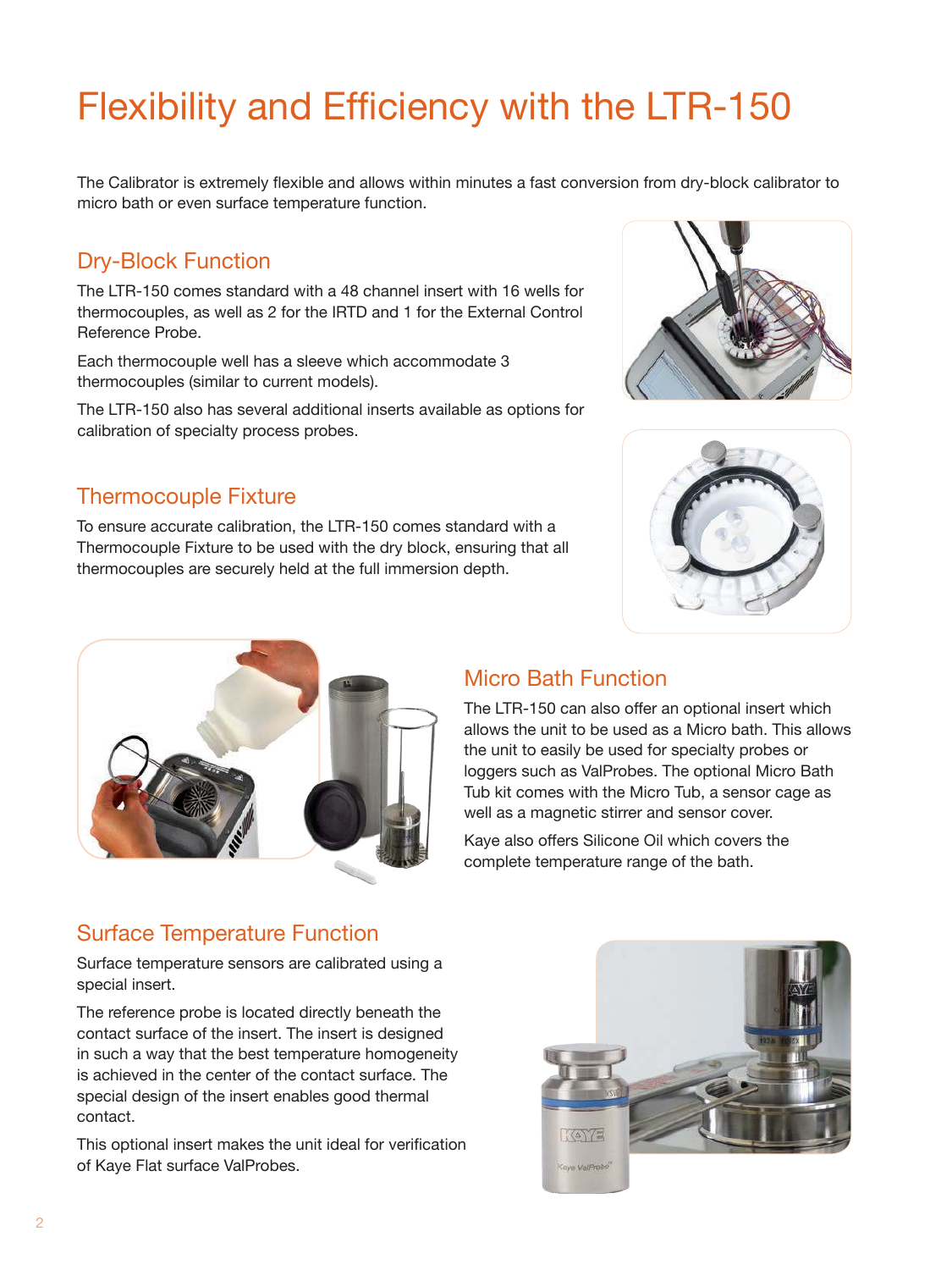## Kaye LTR-150 Specifications

### Technical Data

| Model                                                     |                                                                                                                                                                           |
|-----------------------------------------------------------|---------------------------------------------------------------------------------------------------------------------------------------------------------------------------|
| Model<br><b>Control Sensor</b>                            | ITR-150<br><b>Fxternal</b>                                                                                                                                                |
| Dry Block                                                 |                                                                                                                                                                           |
| Temperature Range*<br>Accuracy<br>Stability<br>Uniformity | -30°C to 150°C (-22°F to 302°F)<br>$\pm$ 0.1°C ( $\pm$ 0.18°F)<br>$\pm 0.010^{\circ}$ C ( $\pm 0.018^{\circ}$ F)<br>$0.1^{\circ}$ C (0.18 $^{\circ}$ F)                   |
| Micro Bath                                                |                                                                                                                                                                           |
| Temperature Range*<br>Accuracy<br>Stability<br>Uniformity | -30°C to 150°C (-22°F to 302°F)<br>$\pm 0.15^{\circ}$ C ( $\pm 0.27^{\circ}$ F)<br>$\pm 0.010^{\circ}$ C ( $\pm 0.018^{\circ}$ F)<br>$0.15^{\circ}$ C (0.27 $^{\circ}$ F) |
| Surface                                                   |                                                                                                                                                                           |
| Temperature Range*<br>Accuracy<br>Stability               | -25°C to 150°C (-13°F to 302°F)<br>$\pm$ 1°C ( $\pm$ 1.8°F)<br>$\pm 0.15^{\circ}$ C ( $\pm 0.27^{\circ}$ F)                                                               |
| Heating/Cooling time                                      | 20°C to -25°C in 45 min<br>20°C to 121°C in 30 min<br>121 $\degree$ C to 20 $\degree$ C in 30 min<br>$-30^{\circ}$ C to 20 $^{\circ}$ C in 20 min                         |

| <b>Block Dimensions</b> |                                          |
|-------------------------|------------------------------------------|
| -> Diameter             | Ø 60 mm (Ø 2.36 in)                      |
| -> Depth                | 170 mm (6.69 in)                         |
| <b>Display Unit</b>     |                                          |
| Display Unit            | 7" Color-Touchscreen                     |
| Resolution              | $0.1 / 0.01 / 0.001 - °C / °F / K$       |
| <b>General Data</b>     |                                          |
| Interface               | Serial to Validator / Ethernet / 3 X USB |
| Dimensions              | 210 mm x 300 mm x 380mm                  |
| Weight (approximate)    | 15 kg / 33 lbs                           |
| Power Supply            | 100 - 240 VAC, 50/60Hz                   |
| Power Consumption       | Approx. 375w                             |

\* at an ambient temperature of 20°C / 68°F

#### Kaye LTR-150 Additional Inserts (units mm)